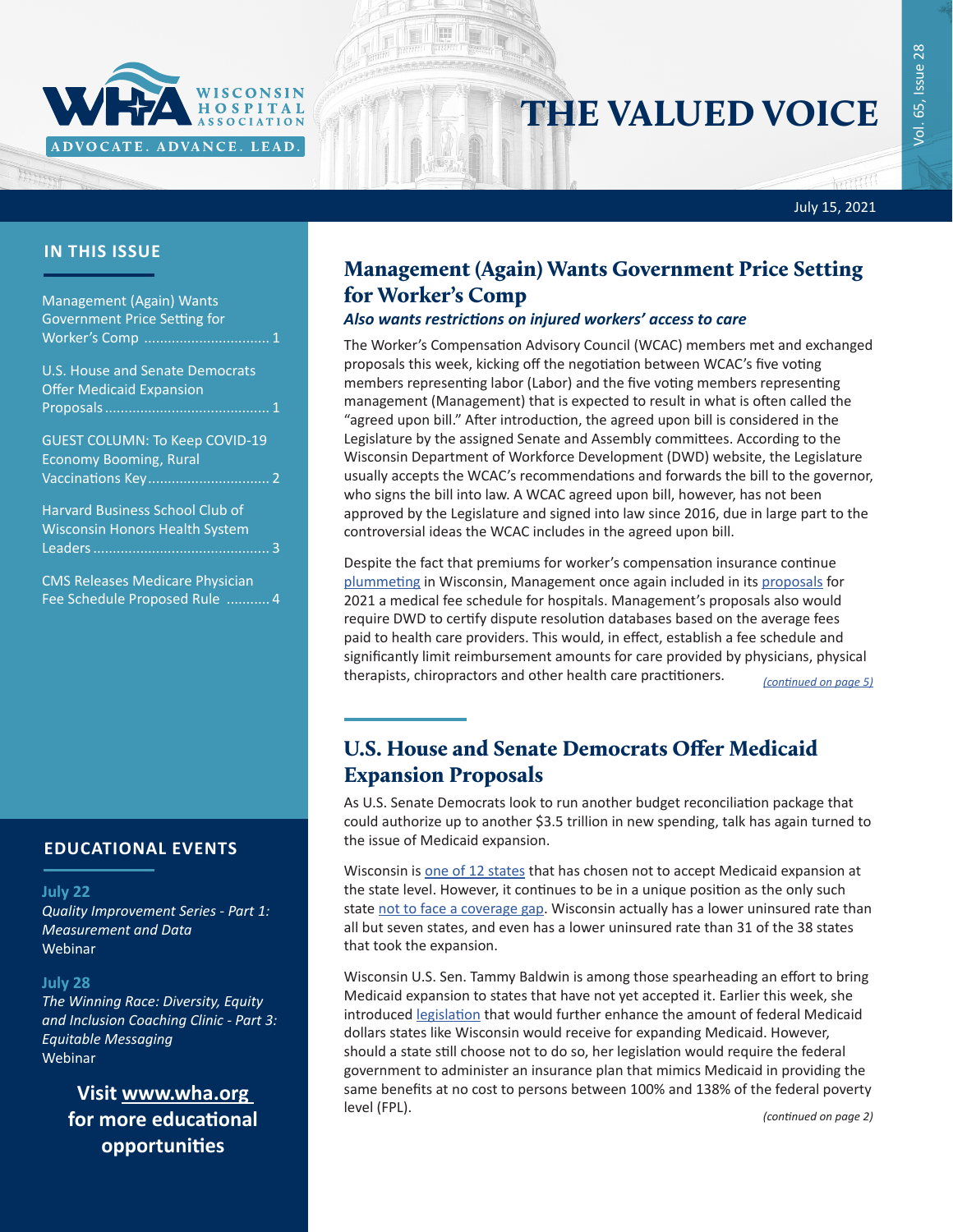# <span id="page-1-0"></span>*(U.S. House and Senate Democrats Offer Medicaid Expansion Proposals . . . continued from page 1)*

In addition to Sen. Baldwin's legislation, Lloyd Dogget, chair of the House Ways and Means Health Subcommittee, introduced legislation that would again give governments 100% federal funding for the first three years they expand Medicaid, with a gradual reduction to 90% by the seventh year. His legislation would also allow local governments to apply to create regional expansion projects. Rumors have also swirled about other ideas that would create incentives or penalties to get the 12 remaining states to expand Medicaid.

WHA is working very closely with Wisconsin's congressional delegation and the Evers administration to guard against Wisconsin getting swept up in a one-size-fits-all policy that could unfairly penalize our state's unique approach.

Earlier this spring, the U.S. Department of Health and Human Services released estimates suggesting about 80,000 Wisconsinites under 100% FPL who are currently eligible for Medicaid remain uninsured. Additionally, about 25,000 Wisconsinites between 100% FPL and 138% FPL who are currently eligible for a no-cost-premium exchange plan remain uninsured. These numbers suggest it would be hard to estimate the extent to which these policy proposals being debated would increase health insurance coverage in Wisconsin.

Contact WHA Vice President of Federal and State Relations [Jon Hoelter](mailto:jhoelter@wha.org) with questions.

# GUEST COLUMN: To Keep COVID-19 Economy Booming, Rural Vaccinations Key

#### *By Tom Still, President, Wisconsin Technology Council*



It is "Roaring 20s, 2.0" in much of America. Stocks are booming, cash is looking for smart places to invest, businesses are clamoring for workers, and materials and products of all types are slowly returning to the supply chain.

Let's not mess it up by letting COVID-19 creep back in the picture, especially in parts of unvaccinated rural America.

The latest national data shows that 72% of the people in urban areas across the country have received at least one vaccine shot, compared with 54% in predominantly rural states. Outbreaks tied to the contagious Delta variant of the coronavirus are taking place in parts of Arkansas, Missouri, Florida, Nevada, Wyoming and Utah, states that fall below the U.S. vaccine average—in some cases, by a lot.

Wisconsin rides above the national average by a couple of percentage points, but even that solid performance varies by location within the state, with some rural counties falling well below the line.

And yet, that latest national data shows it is the unvaccinated who are getting sick, going to the hospital and sometimes dying, not those who already have at least one shot in the arm.

There are a lot of reasons why so many people are not getting vaccinated, but supply isn't one of them. Shots are available almost everywhere people care to look.

The hesitancy is more about people fearing side effects, which are mild or non-existent for all but a tiny minority of COVID vaccine recipients; general opposition to vaccines for medical or religious reasons; false security about the virus not reaching their neck of the woods; and politics.

The political reasons are the oddest in many ways. The Trump administration spent billions on Operation Warp Speed – despite unhelpful messaging surrounding other COVID strategies – and deserves its fair share of credit for bringing the Moderna, Pfizer and Johnson & Johnson vaccines to market. Rural America backed Trump more than urban America in the 2020 elections, and it remains a bastion of support in many states on the outbreak list.

For those who trusted Trump enough to vote for him, it only makes sense that they can trust his administration funded, tested and approved one of the medical research and production miracles of the century.

*(continued on page 3)*

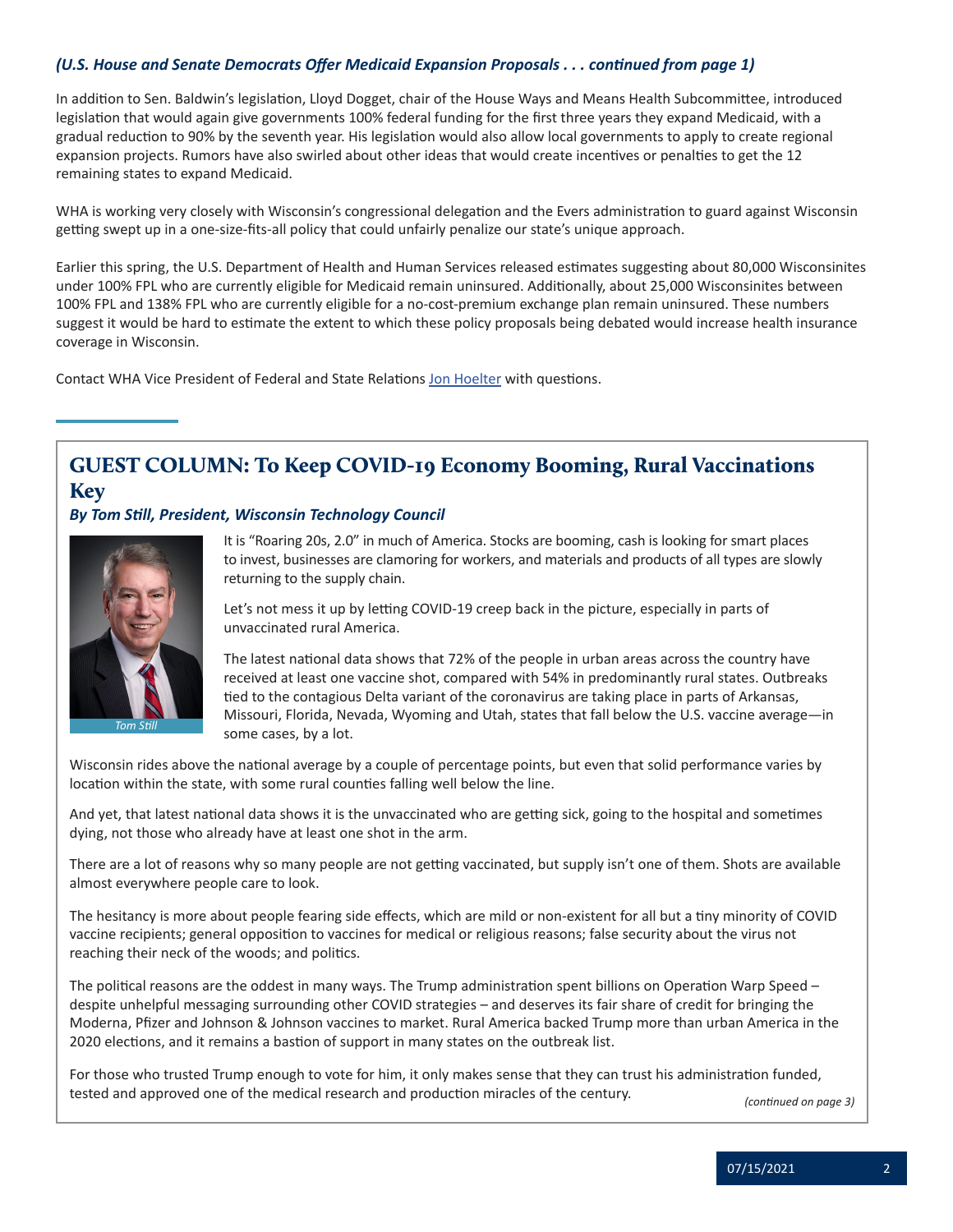<span id="page-2-0"></span>*(GUEST COLUMN: To Keep COVID-19 Economy Booming, Rural Vaccinations Key . . . continued from page 2)*

If there is a jittery side to the markets and the general economy, however, it is that COVID-19 is threatening to stage a comeback in parts of the country and around the world.

Those jitters should be of particular concern in rural America, including much of Wisconsin, if it reaches the point where investments are not being made and company expansions or moves don't take place for fear of another COVID round.

A huge amount of federal and state aid is being poured into rural America in the form of broadband development, infrastructure, education, health care, tourism and more, much of which could lie fallow if people become convinced that COVID variant risks are too high.

People learned during the height of COVID they could work remotely in a lot of places, including in rural or ex-urban locations. They may be less inclined to do so if they believe they are moving from a place where most people are vaccinated to a place where many are not.

Wisconsin has an advantage over many states in that its rural hospital system is strong and generally held up during the peak of the pandemic. Other states are not so fortunate, and intense rural outbreaks could lead to overrun facilities and lack of treatment.

The recovery is under way and could extend to much of rural America unless too many people fail to make the right choice about getting vaccinated. Main Street Wisconsin is an engaging place to work, live and relax for people who are looking to escape some of the trials of urban life. Don't discourage them by putting up a billboard, "Welcome to the Land of the Unvaccinated."

# Harvard Business School Club of Wisconsin Honors Health System Leaders

## *Five Wisconsin health care CEOs named "Business Leader of the Year"*

Recognizing the leadership role Wisconsin hospitals and health systems played in responding to and fighting the prolonged COVID-19 pandemic and the unprecedented stress it placed on the state's health care system and economy, the Harvard Business School Club of Wisconsin will honor the CEOs of five health systems with its Wisconsin Business leader of the Year Award. It is the first time that the club has awarded the accolade to more than one recipient.

The five health system CEOs receiving the Harvard Business School Club of Wisconsin award are:

- Alan Kaplan, CEO of UW Health
- Cathy Jacobson, president and CEO of Froedtert Health
- Bernie Sherry, CEO of Ascension Wisconsin
- Jim Skogsbergh, president and CEO of Advocate Aurora Health
- Chris Woleske, president and CEO of Bellin Health System











Lisa Wright, vice president of the Wisconsin Business Leader of the Year Program, told *The Valued Voice*, "The heart of the Business Leader of the Year Award is the recognition of exceptional leadership, impact, and innovation. There could have been an extensive list of deserving health care organization executives chosen for this year's award. After thoughtful reflection

*(continued on page 4)*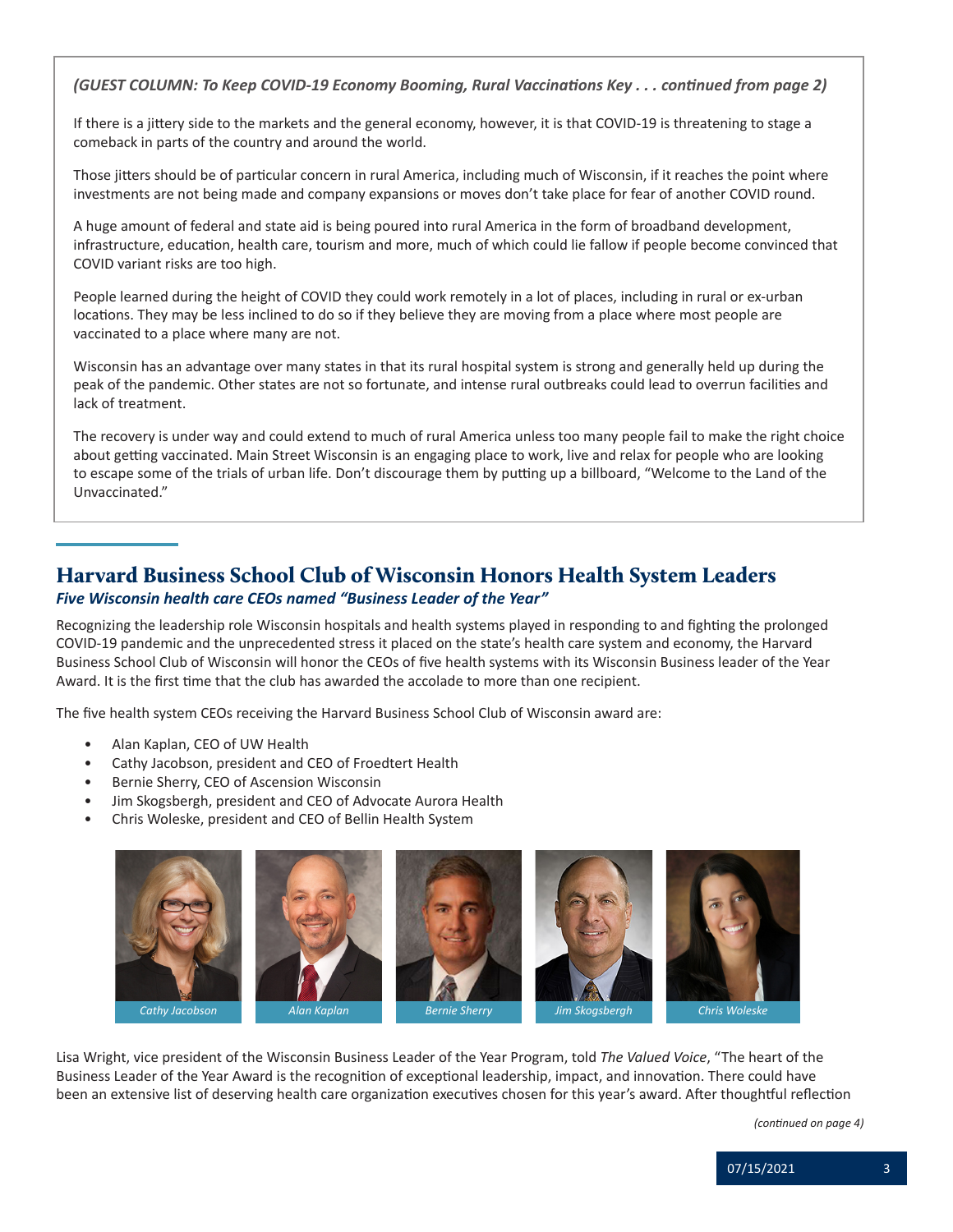# <span id="page-3-0"></span>*(Harvard Business School Club of Wisconsin Honors Health System Leaders . . . continued from page 3)*

and research, our committee selected the leaders of health care systems with the greatest reach caring for our state during the pandemic." Wright continued, "They navigated issues for which there was no playbook—such as staffing optimization, supply chain challenges and operationalizing changing clinical protocols, all while ensuring the well-being of their front-line workers. Moreover, they acted in concert with one another in their COVID response, collaborating for the greater good of the communities they respectively serve."

Wright added, "All of the nominees pointed to their teams as the true recipients of this award, and we applaud these heroes for their herculean efforts. Yet, an organization requires someone to direct the charge, and these five individuals embody leadership excellence in an unforgettably complex year."

WHA President and CEO Eric Borgerding said, "The decision by the Harvard Business School Club of Wisconsin to pay tribute to the way hospitals and health systems stepped up to fight COVID with this year's Business Leader of the Year Award appropriately underscores the role health care providers play in both the physical and the economic health of our state. While this award recognized five deserving health system leaders, the honor extends to the hospitals and health systems throughout the state whose dedicated staff work every day to keep their communities healthy and safe."

The Business Leader of the Year Award will be presented to the health system leaders in an [event](http://www.hbs-wi.com/s/1738/cc/index2.aspx?sid=1738&gid=77&pgid=66510&cid=137902&ecid=137902&crid=0&calpgid=61&calcid=103563) co-hosted by the Harvard Business School Club of Wisconsin and the *Milwaukee Journal Sentinel* in September.

# CMS Releases Medicare Physician Fee Schedule Proposed Rule

The Centers for Medicare & Medicaid Services (CMS) released the [proposed rule](https://public-inspection.federalregister.gov/2021-14973.pdf) for the calendar year 2022 (CY 2022) physician fee schedule on July 13. The key provisions in the proposed rule include a cut to the conversion factor to \$33.58 in CY 2022, from \$34.89 in CY 2021, reflecting the expiration of the 3.75% payment increase, a 0% conversion factor update and a budget neutrality adjustment. The proposed rule also includes proposals to expand access to telehealth for mental



health services and delayed implementation of the payment penalty phase of the Appropriate Use Criteria program. For the Quality Payment Program, CMS proposes to offer seven optional Merit-based Incentive Payment System Value Pathways (MVPs) beginning in 2023. CMS also proposes to increase the Merit-based Incentive Program System (MIPS) performance threshold score clinicians and groups must exceed to receive positive payment adjustments.

WHA has been tracking, in particular, the telehealth proposals. The Consolidated Appropriations Act of 2021 removed geographic restrictions on telehealth behavioral health services and allowed them to be delivered to a patient's home. CMS is proposing to implement that, along with requirements for regular in-person contact with a provider. CMS is also proposing to continue allowing audio-only telehealth, while including a modifier code noting that a provider had the capability to do audio/ video telehealth but that the service was provided via audio due to patient choice or limitations.

Comments on the proposed rule are due Sept. 13.

#### **Follow Us Follow Us**



[@WIHospitalAssociation](https://www.facebook.com/WIHospitalAssociation/)

[@WIHospitalAssn](https://twitter.com/WIHospitalAssn)

[@Wisconsin Hospital Association](https://www.linkedin.com/company/4566526/admin/)